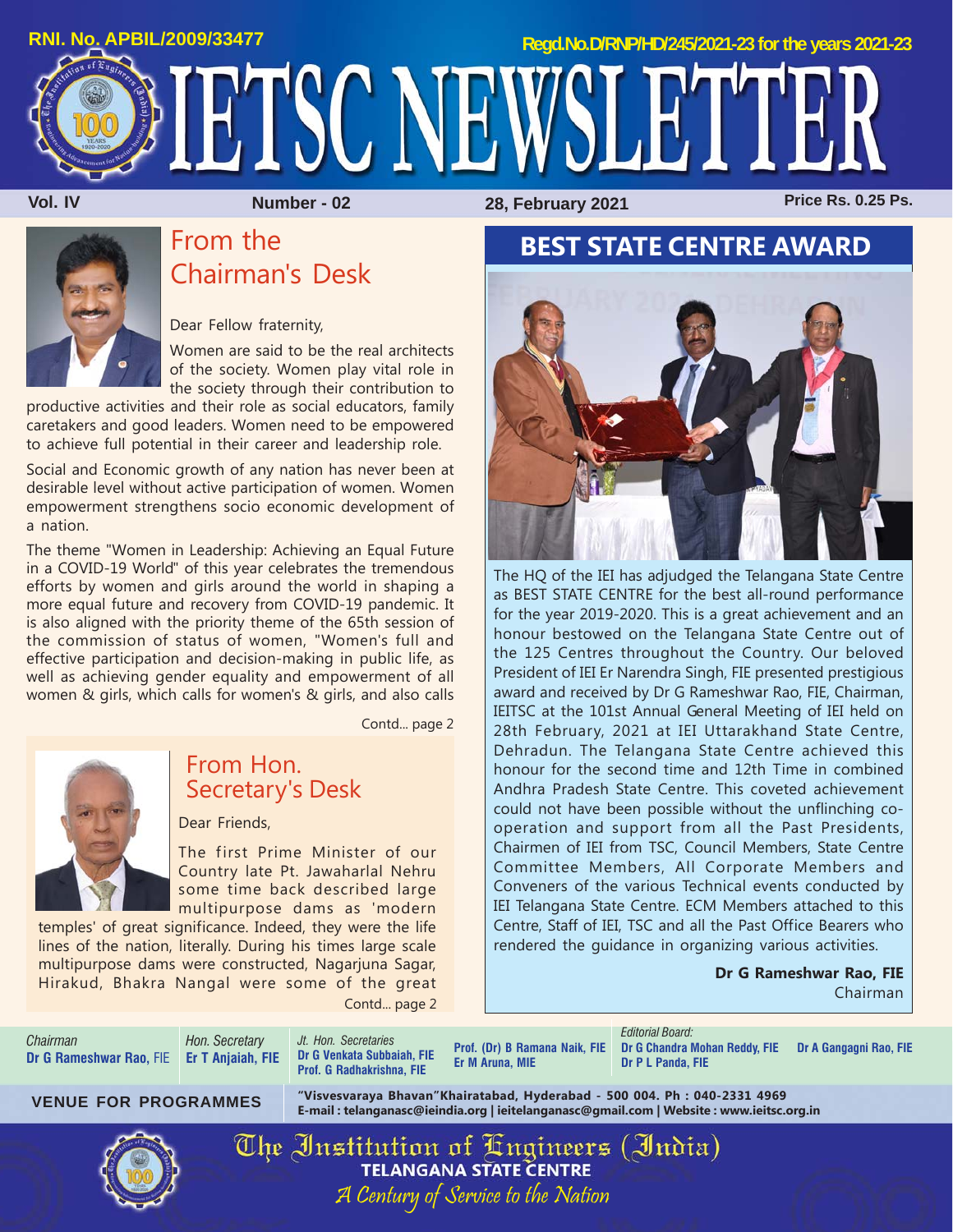

#### From the Chairman's Desk

Contd... from page 1

for women's right to decision making in all areas of life."

Women stand at the front lines of the COVID-19 crises as health care workers, care givers, innovators, community organisers and as some of the most exemplary and effective national leaders in combating the pandemic.

Women leaders and Women organisations have demonstrated their skills, knowledge and networks to effectively lead in COVID-19 response and recovery efforts.

Majority of the countries that have been more successful in streaming the tide of the COVID-19 pandemic and responding to its health and broader socio-economic impacts are headed by women.

A recent study that looked at the performance of 194 countries in their fight against COVID-19 found that women-led countries were generally more successful in fighting the pandemic than those led by men. However, it's worth noting that there was already a balanced representation of both sexes in the countries' key roles of power and influence, suggesting that leadership environments with gender parity lead to healthier, stronger and more consensual decisions.

Now we have women actively existing and participating in every field sacred, powerful, multi-tasking, leader, and above all role model is just not enough to describe women. They play a major role in the overall development of the society. So women are builders of Nation's destiny. To uphold women's rights and fully leverage the potential of women's leadership in pandemic preparedness and response, the perspectives of women and girls in all their diversity must be integrated in the formulation and implementation of policies and programmes in all spheres and at all stages of pandemic response and recovery.

Hence, Women leadership and empowerment is an important ingredient in achieving an equitable, peaceful, harmonious and prosperous society and as such is the importance of women being celebrated International Women's Day on 8th March every year.

With regards, **Dr G Rameshwar Rao, FIE** Chairman

#### From Hon. Secretary's Desk

Contd... from page 1

monuments to mention a few. Apart from other benefits these dams served as major irrigation projects which helped in making the country not only self-sufficient in food grains but also were instrumental in making the green revolution of the country a great success.

Needless to say, it is only because of the hard work, dedication and devotion to their duties combined with a strong commitment, the engineers completed the task and came out in flying colours.

A recent UN report states that about 1000 dams of India will be roughly 50 years old by 2025 and such aging structures not only in India but world over will pose a growing threat. And by 2050 most people on earth will live down stream of tens of thousands of dams built in the 20th century. The report titled "Ageing water infrastructure: An emerging global risk" and compiled by United University's Canadian - based institute for Water, Environment and Health highlights the risk involved due to ageing of dams which include increasing cases of dam failures, progressively increasing costs of dam repair and maintenance, increasing reservoir sedimentation and loss of dam's functionality and effectiveness among others.

The analysis in the report includes dam decommissioning or ageing case studies from different countries world over and take effective steps early so as to avoid grave danger in future.

The report also says that most of the large dams worldwide were constructed between 1930 and 1970 with a design life of 50 to 100 years.

Hence, the country in general and the engineers in particular think about the ensuing danger and not only create awareness for taking early effective steps but also undertaking planning and execution of effective steps as thousands of people live down the dam site and it may adversely affect them in case of any eventuality. God forbid, such things should not be allowed to happen.

Wishing you, once again, great time ahead.

**(Er T Anjaiah, FIE)** Hon. Secretary

#### **Er M Thirpath Reddy 10th Endowment Lecture on "FRAMEWORK FOR DISASTER RISK REDUCTION WITH SPECIAL FOCUS ON PREPAREDNESS"**

**February 04, 2021:** IEI, Telangana State Centre organized Er M Thirpath Reddy 10th Endowment Lecture on **"FRAMEWORK FOR DISASTER RISK REDUCTION WITH SPECIAL FOCUS ON PREPAREDNESS"** held on 4<sup>th</sup> February, 2021 at 1730hrs. **Dr R Pradeep Kumar**, FIE, Professor of Civil Engineering & Head, Earthquake Engineering Research Centre IIIT Hyderabad graced the occasion as Chief Guest and delivered the above lecture. During the occasion the Chief Guest said that the Framework for Disaster Risk Reduction was adopted by Third UN World Conference on Disaster Risk Reduction in Sendai, Japan in 2015. This framework will be in force till 2030. Framework has 4 action priorities viz., 1. Understanding risk, 2. Strengthening risk governance, 3. Investing in resilience and 4. Enhancing preparedness. More than 50% of area in two telugu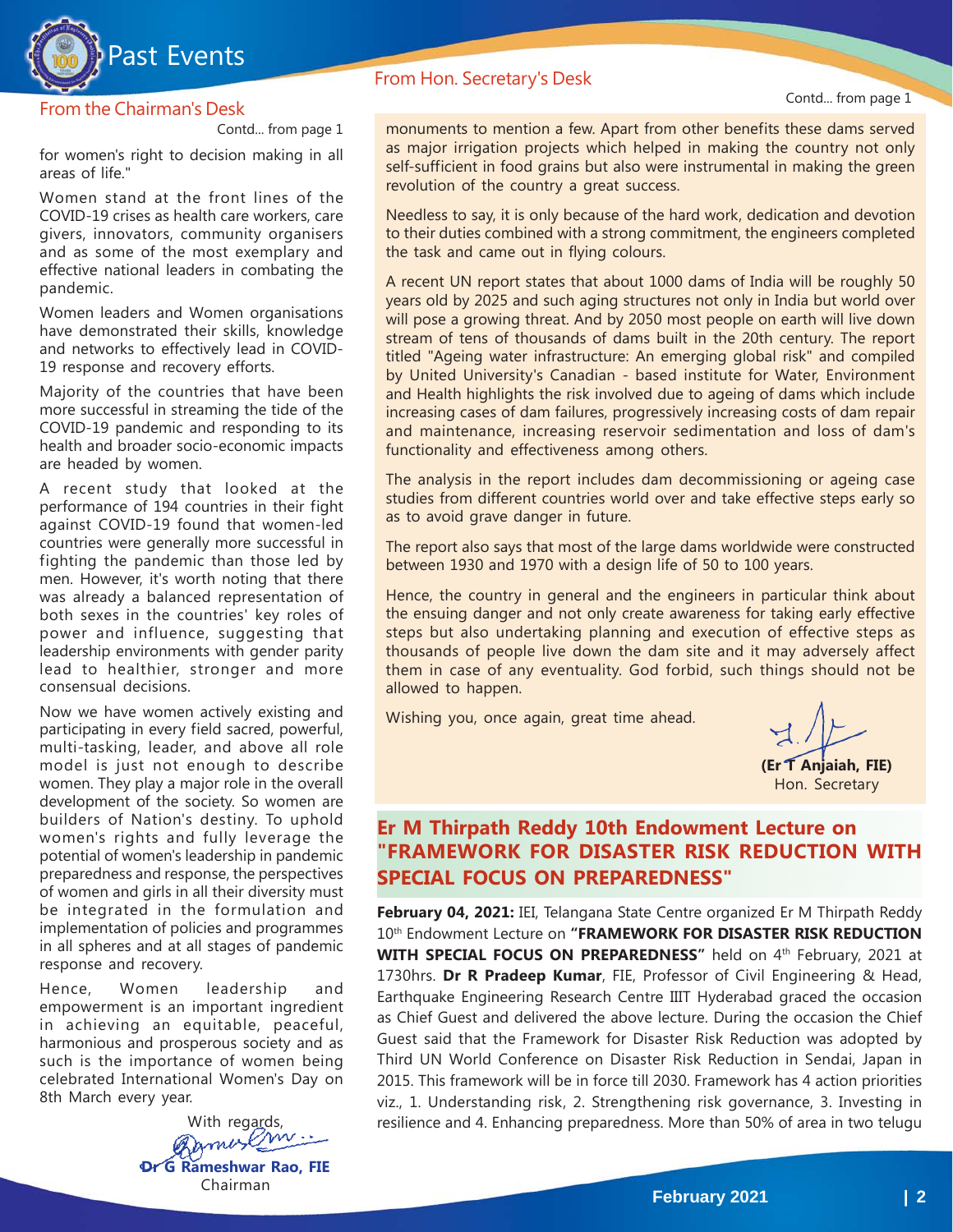Past Events





states is prone to one or more disasters. Already it has witnessed several disasters in last few decades.

**Dr G Rameshwar Rao**, FIE, Chairman, IEI, TSC welcomed the gathering and presided over the function. **Er Jambul Reddy**, FIE, Member, IEI, TSCC & Convener introduced the profile of Chief Guest & Speaker and **Prof G Radhakrishna**, FIE, Jt. Hon. Secretary, IEI, TSC proposed vote of thanks.

# **Renovation of Guest House of IEI, TSC DONORS**

The Telangana State Centre Committee of the Institution of Engineers (India) acknowledges with thanks the following Senior Corporate Members of IEI for their spontaneous contribution to the IEI, TSC for renovation of Guest House.





### **IMPORTANT NOTICE: UPDATION OF MAIL ID AND MOBILE NUMBERS**

It has been observed that there are many Corporate Members of IEI whose mobile number/email id is not registered with IEI till date. Non availability of the mobile numbers and email ids precludes us not only from providing our full range of services but also from participation in the Online Election Process.

The Corporate Members whose mobile number/email id is not registered with IEI are therefore requested to kindly communicate their mobile no. and email id along with membership number to datamembership@ieindia.org and copy marked to telanganasc@ieindia.org.

# **OBITUARY**



#### **Er M Thirpath Reddy, FIE**, February 04, 1927 - February 10, 2021

**Er M Thirpath Reddy, FIE** one of the Senior Corporate members passed away on Wednesday, February 10, 2021. He was born on February 4, 1927 in Warangal District. He obtained degree in Civil Engineering from Osmania Engineering College, Hyderabad in 1952. After graduation, Sri Thirpath Reddy joined Hyderabad State PWD and was posted to Tungabhadra project where he served till Jan. 1956. Thereafter he worked in Nagarjunasagar Dam Designs Unit till Feb. 1958. While working, he was deputed to CWPC (now CWC) for preparation of specifications for Nagarjunasagar Dam. He was responsible for completion of the prestigious Peddavagu Aqueduct of Sri Ramasagar Project from 1968 to 1972. Er M Thirpath Reddy who served long years in State Irrigation Department engaged in major irrigation Dams execution in Erstwhile A.P and associated with Engineering, infrastructure marvels as director of SEW Infrastructure

Ltd., at the age of 90 plus inspiring all of us. In pursuance of his desire, the erstwhile Andhra Pradesh State Centre Committee at its 5th meeting held on 21st March, 2011, unanimously resolved to organize an Endowment Lecture in honour of Er M Thirpath Reddy on 4th February, every year.

#### **MAY HIS SOUL REST IN PEACE**